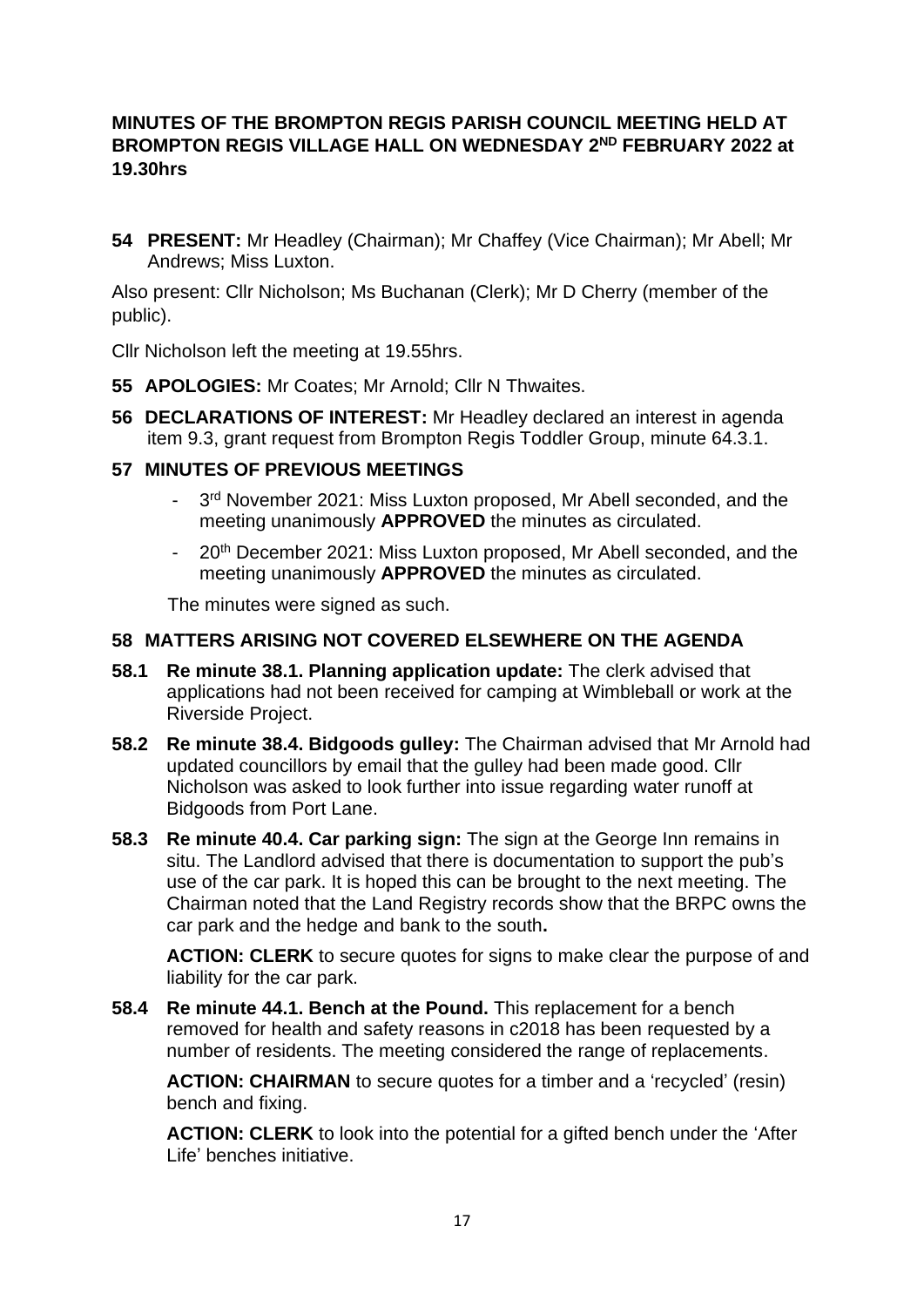**58.5 Re minute 50. Bank signatories:** The Clerk advised that Mr Abell and Miss Luxton are now signatories, and that application has been made for Mr Chaffey and Mr Headley to be signatories. The Clerk is also a signatory.

# **59 COUNCILLORS UPDATE**

Cllr Nicholson reported:

- Elections to the new unitary authority for Somerset will take place in May 2022
- The Exmoor Local Plan consultation on a review is underway to which Parish Council responses will be important, in particular where information can be provided where it is felt that policies are not working.

**ACTION: CHAIRMAN, VICE CHAIRMAN, AND CLERK** to draft a response

- The Glover Review of national parks has been considered nationally and there is a consultation on the DEFRA website which parish councils may wish to respond to.

**ACTION: CLERK** to circulate a link.

- Adult and children's services in Somerset are under considerable pressure.

# **60 VACANCY AND ELECTIONS**

Somerset West and Taunton Council did not receive requests for an election. Three residents have expressed an interest in being co-opted on to the Parish Council. The meeting noted that there will be elections to Parish Councils in May 2022**.** 

**ACTION: CLERK** to circulate to councillors a statement from each person outlining their interest in becoming a parish councillor.

# **61 PARISH COUNCIL NOTICEBOARD**

Damage to the perspex cover was reported to the police and the PCSO has requested any information about this to be reported, via an item in the Brendon Beacon. The meeting considered options to replace the cover. Concern was expressed that the age of the board means the fixings are no longer universal. In light of the damage and the cost of a new board it was **AGREED** that a short term repair be undertaken and reviewed after one year.

**ACTION: CLERK** to order 1mm Perspex sheet to glue over the damaged cover.

# **62 HIGHWAYS**

**62.1 LOCAL COMMUNITY NETWORK:** Mr Headley outlined the proposals discussed at the Exmoor Panel (January 2022) for a new 'Highways Warden' and arrangements for local priorities for highways works on Exmoor. This is part of a move by the Local Authorities to form 'Local Community Networks' with delegated responsibilities. Cllr Nicholson outlined the wider concept of these networks. The meeting welcomed the Highways suggestions, noted that the existing Exmoor Lengthsman scheme should be complementary to those,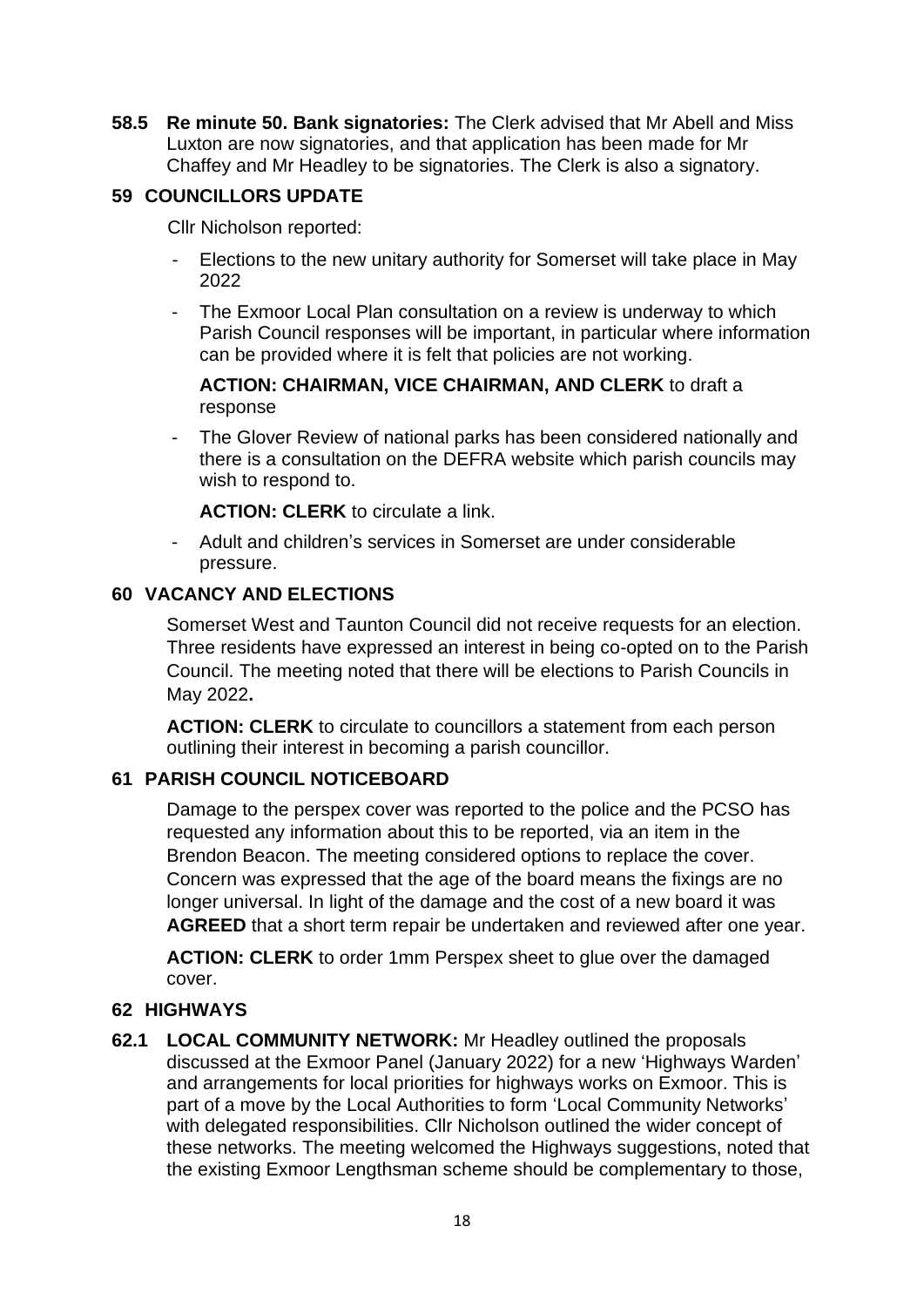and requested an update after the sub group for this initiative meets in February 2022.

**ACTION: CLERK** to update the meeting.

# **62.2 REPAIRS/ OTHER ACTION REQUIRED:**

- Damage to the bollard on Sanctuary Lane
- Blocked drains and roadside repairs Cuckolds Combe
- Mud on the road at Cophole
- Potholes Dyehouse Lane

**ACTION: CLERK** to report.

**62.3 HEAVY VEHICLES:** Mr Arnold has drawn attention to heavy machinery using Bury and Dyehouse Lanes. The meeting discussed the issue at length and noted that while road signs advise 'unsuitable for heavy goods vehicles' this is not a legally binding exclusion. The recent considerable hedging works in the area were noted and it was suggested that the traffic may be related to that and will end soon.

**ACTION CLERK:** forward Mr Arnold's email to Cllr Nicholson and enquire with neighbouring Parish Councils if this issue is affecting them.

## **63 PLANNING**

#### **63.1 Application number 6/3/21/120. Proposed dark skies discovery hub, Wimbleball.**

Following email correspondence on this matter the meeting repeated concerns about the potential impact of the application if approved and the BRPC objection on the following grounds.

- The proposal may be expected to generate further traffic to the site. SWLT estimates in other applications some 200,000 visitors p.a. and a night time facility can only be expected to increase numbers. Access to the site is only via narrow lanes which is already inadequate for current usage. This issue has repeatedly been raised by BRPC and residents in response to other proposals to increase facilities at Wimbleball.
- South West Lakes Trust seems to be trying to incrementally develop a theme park at Wimbleball without regard to issues of access.
- BRPC that this, and other incremental developments at the site, are detrimental to the natural qualities of the area and with regard to this proposal night time visitors can only be expected to negatively affect wildlife.
- BRPC do not accept the need for the proposed hub at this site. Exmoor is a dark skies reserve and there are many places with good vehicular access for a dark skies facility. BRPC suggest that Haddon Hill car park would be a far better site due to the good access which does not require visitors to navigate our narrow lanes at night.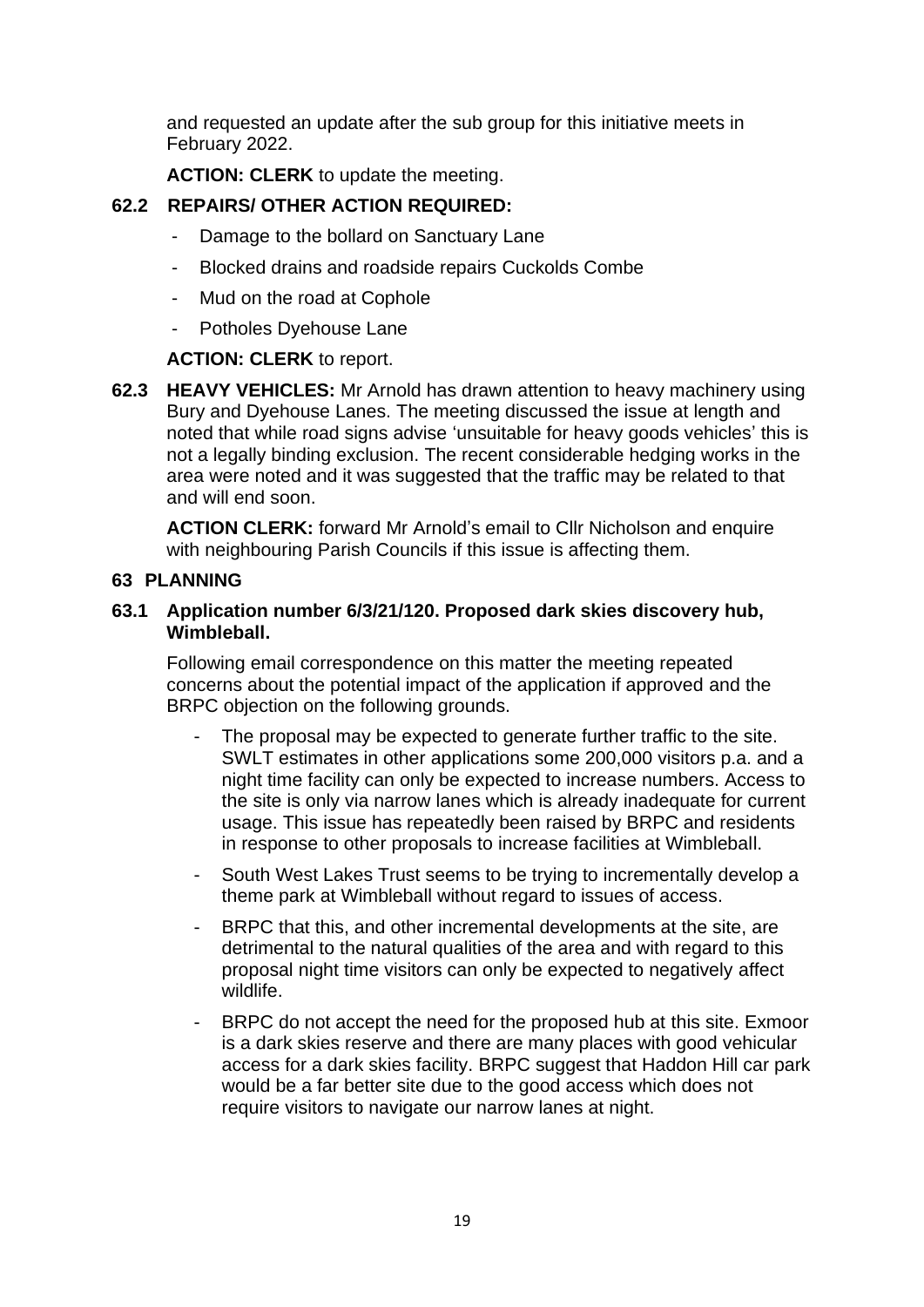## **63.2 Application number 6/35/21/103. Land adjoining B3224 Treborough Common. Proposed storage of timber and wood chipping operation in conjunction with existing business. Part retrospective.**

The Chairman reminded the meeting that BRPC had submitted the following response to this application: "BRPC considered that these developments can only make this established business more sustainable". He advised that the applicant's agent had asked if in light of that response BRPC wished to state it supported the application. In the ENPA online response system options given are: 'Support', 'Object', or 'Other'. In this instance 'Other' had been ticked.

The meeting discussed the matter and **AGREED** that the response submitted indicated the BRPC support for the application.

**ACTION: CLERK** to advise ENPA accordingly.

The Clerk advised the meeting that ENPA has recently advised all Clerks to use a template indicating one of: 'Support', 'Object', or 'No Objection'. The meeting welcomed this.

## **64 FINANCE**

- **64.1 Precept confirmation:.** The Clerk advised that following BRPC agreement on the precept (minute 44.2) SW&T had confirmed that the precept is £5,750.00 in total, made up of £25.13 per Band D property in the parish.
- **64.2 Invoices for approval:** 
	- Community Heartbeat Trust (defibrillator): £271.20
	- Zen website works £38.28
	- Brompton Regis Village Hall rent £52
	- Clerk's quarterly salary £301.20

Mr Abel proposed, Miss Luxton seconded and the meeting unanimously **APPROVED** all invoices for payment.

#### **64.3 Grant application:**

**64.3.1 Brompton Regis Toddler Group:** The meeting welcomed the news that this group is to restart, offering support to parents, carers and children in an area where there are few facilities. There has been widespread interest in and support for the group. Mr Chaffey proposed, Mr Abel seconded and the meting unanimously **APPROVED** a grant of £600 toward the costs of this initiative. The meeting wished the group well and congratulated the organisers on bringing it together.

#### **64.4 Proposals for expenditure:**

**64.4.1 Jubilee Tree:** The meeting **AGREED** to invite suggestions from residents for locations for trees to be planted during the jubilee year.

**ACTION: CLERK** to publicise